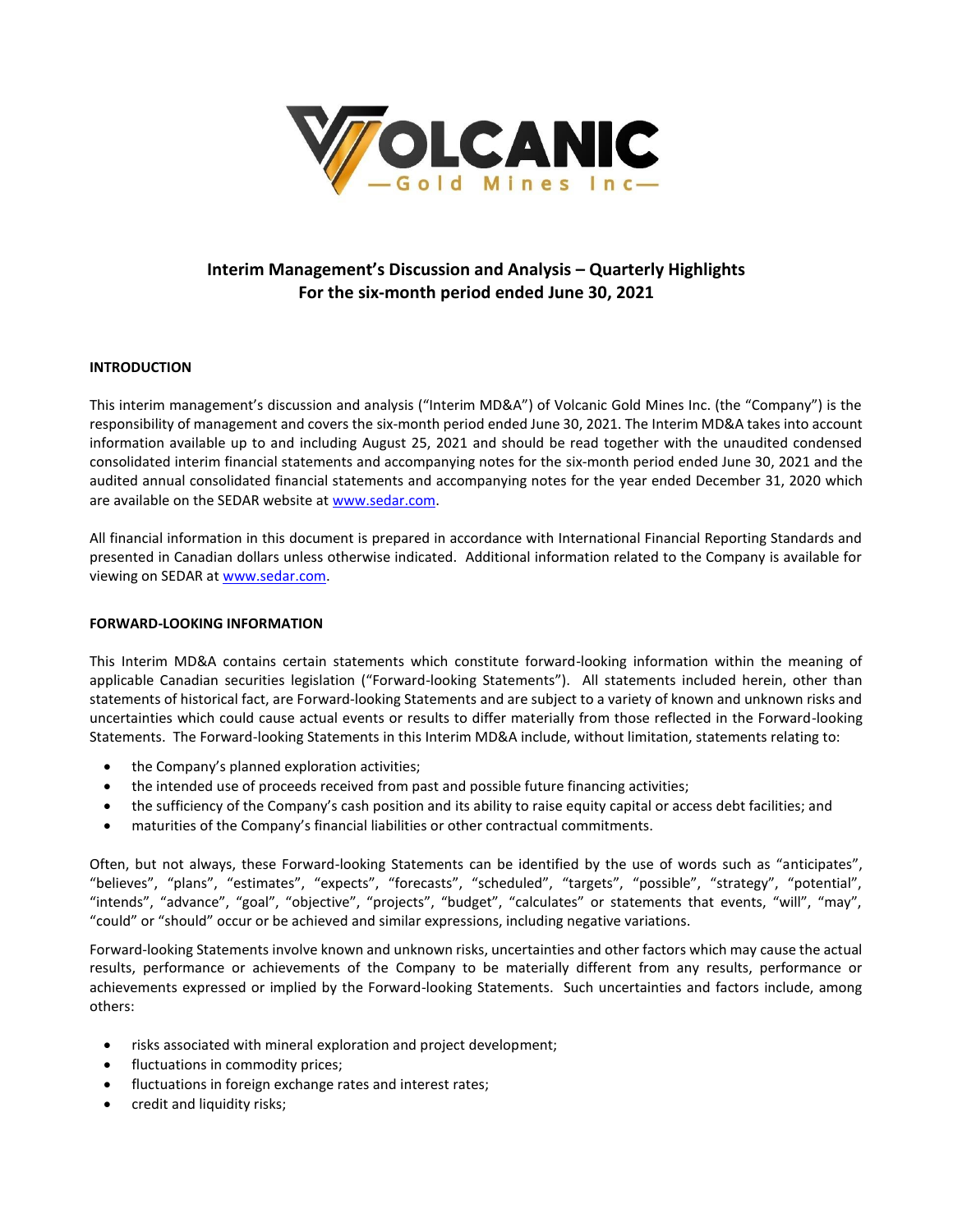- changes in national and local government legislation, taxation, controls, regulations and political or economic developments in countries in which the Company does or may carry on business;
- reliance on key personnel;
- property title matters;
- local community relationships;
- risks associated with potential legal claims generally or with respect to environmental matters;
- adequacy of insurance coverage;
- dilution from further equity financing;
- competition;
- uncertainties relating to general economic conditions; and
- risks relating to a global pandemic, including the coronavirus COVID-19, which could result in government imposed restrictions that could cause a slowdown in global economic growth and impact the Company's business, operations, financial condition and share price;

as well as those factors referred to in the "Risks and Uncertainties" section in this Interim MD&A.

Forward-looking Statements contained in this Interim MD&A are based on the assumptions, beliefs, expectations and opinions of management, including but not limited to:

- all required third party contractual, regulatory and governmental approvals will be obtained for the exploration and development of the Company's properties;
- there being no significant disruptions affecting operations, whether relating to labor, supply, power, damage to equipment or other matter;
- permitting, exploration and development activities proceeding on a basis consistent with the Company's current expectations;
- expected trends and specific assumptions regarding commodity prices and currency exchange rates; and
- prices for and availability of fuel, electricity, equipment and other key supplies remaining consistent with current levels.

These Forward-looking Statements are made as of the date hereof and the Company disclaims any obligation to update any Forward-looking Statements, whether as a result of new information, future events or results or otherwise, except as required by law. There can be no assurance that Forward-looking Statements will prove to be accurate, as actual results and future events could differ materially from those anticipated in such statements. Accordingly, investors should not place undue reliance on Forward-looking Statements.

# **DESCRIPTION OF BUSINESS**

The Company's business is the acquisition and exploration of mineral properties, focused on building multi-million ounce gold and silver resources in under-explored countries. In May 2020, the Company was granted an exclusive option to acquire a 60% interest in the Holly and Banderas gold-silver properties in Guatemala – see Property Review below.

### Financings

On July 27, 2020, the Company completed a non-brokered private placement (the "July Financing") by issuing 20,000,000 units at \$0.25 per unit, for gross proceeds of \$5.0 million. Each unit consists of one common share in the capital of the Company and one-half of one common share purchase warrant. Each whole warrant entitles the holder to purchase one common share at a price of \$0.30 for a period of two years from the closing date. With an investment of approximately \$1.42 million in the July Financing, Silvercorp Metals Inc. ("Silvercorp") acquired beneficial ownership of 19.9% of the Company's issued and outstanding common shares.

Net proceeds from the July Financing are intended to be used for exploration work on the Holly and Banderas properties located in Guatemala (see Property Review below), and for general working capital purposes.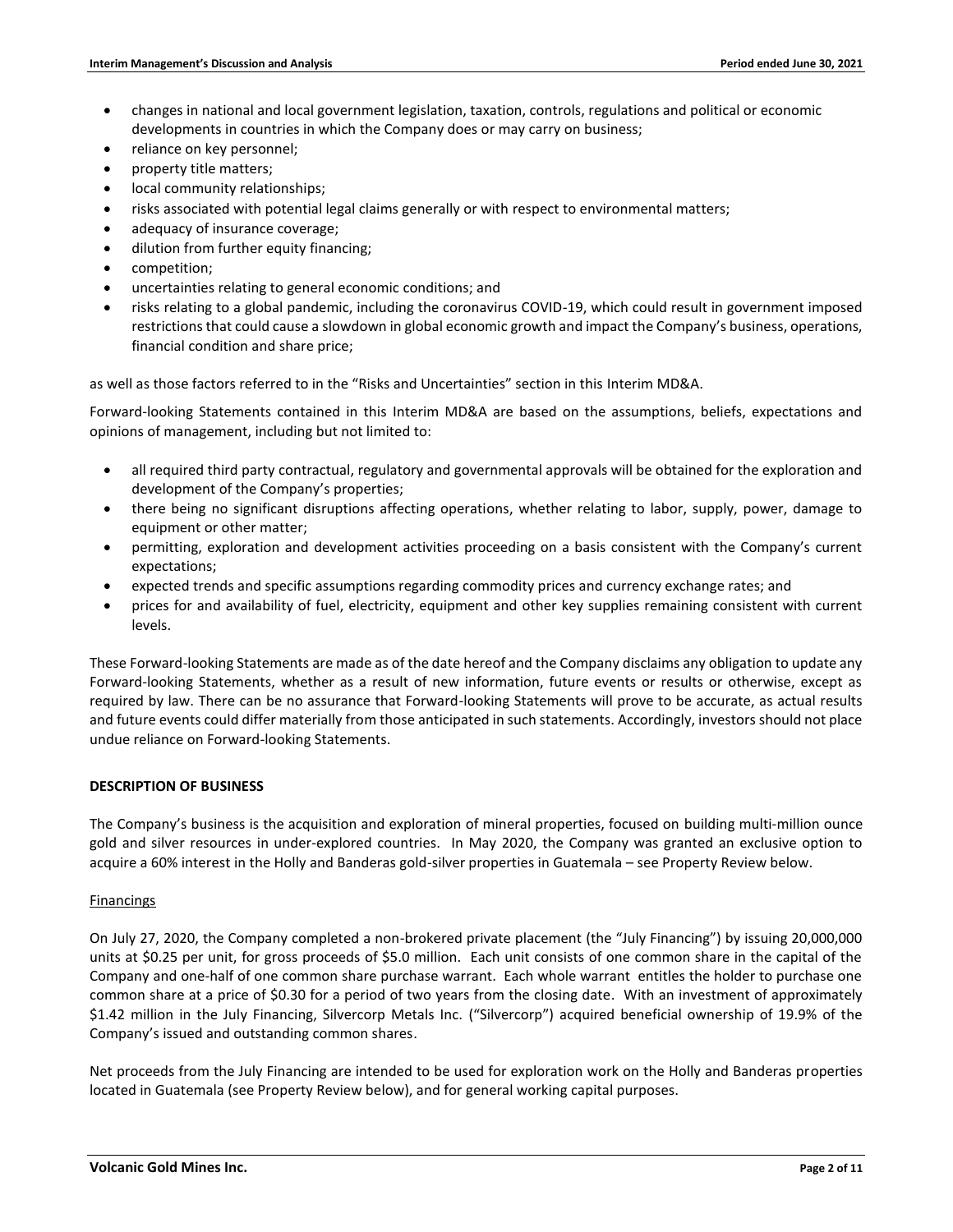On October 20, 2020, the Company completed a bought-deal public financing (the "Offering"), and a concurrent private placement (the "Concurrent Private Placement"), for aggregate gross proceeds of approximately \$8.6 million (the "October Financings"). Pursuant to the Offering, the Company issued 12,546,500 units at a price of \$0.55 per unit for aggregate gross proceeds of \$6,900,575. Pursuant to the exercise by Silvercorp of a participation right to maintain its 19.9% interest in the Company, the Company completed the Concurrent Private Placement with the issuance of 3,117,100 units to Silvercorp at \$0.55 per unit for gross proceeds of \$1,714,405. Each unit in the October Financings consists of one common share in the capital of the Company and one-half of a warrant. Each whole warrant entitles the holder thereof to purchase one common share at a price of \$0.70 until April 20, 2022.

Net proceeds from the October Financings are intended to be used for the exploration and advancement of the Company's principal assets in Guatemala and for general working capital purposes.

### Property Review

### *Holly and Banderas Properties, Guatemala*

In May 2020, the Company signed an agreement whereby it was granted by Radius Gold Inc. ("Radius") the exclusive option (the "Option") to acquire a 60% interest in the Holly and Banderas gold-silver properties in Guatemala. The Company may exercise the Option by raising a minimum \$3.0 million (completed on July 27, 2020) and spending US\$7.0 million on exploration of the Properties within 48 months from the date drilling permits for the properties are granted. An initial US\$1.0 million must be spent on exploration within 12 months of receiving the required drill permits, including a minimum 3,000 metres of drilling. The Company also made a cash payment to Radius of \$100,000. Upon exercise of the Option, the Company will enter into a standard 60/40 joint venture with Radius in order to further develop the properties.

The Company also has the exclusive right for 24 months following the execution of the Option to evaluate the other property interests of Radius in eastern Guatemala and to enter into an agreement to acquire an interest in any of such other properties on reasonable mutually agreed upon terms.

# Operations and Permitting

Since Guatemala's international borders opened in September 2020, the Company has made significant progress establishing a presence in the country. Mr. Pedro Garcia has been appointed Country Manager to oversee the permitting and social development in the region. Drill planning and corresponding environmental reports for drilling at the Holly and Banderas properties have recently been completed and drill permits for Holly were issued in March 2021. Banderas drill permits are expected to be authorized in the next few weeks. The Company has conducted formal meetings with the municipalities covering the Holly and Banderas targets which have been positively received. Access agreements with private landowners are ongoing, with a majority already signed at Holly and Banderas.

### Holly Property: Drill Program

In April 2021, the Company commenced a 3,000 metre diamond core drilling program at Holly, with the emphasis on exploring for high grade shoots associated with the intersection of the Jocotan Fault Zone and the NW-SE trending high grade vein systems, El Pino and La Peña. As of the date of this Interim MD&A, results from the initial 15 holes completed on the La Peña target and the El Pino and Alpha structures have been received. Highlights include:

- 25 holes completed to date testing three distinct vein sets cutting the Jocotan fault zone.
- Drilling cuts high grade gold and silver at La Peña and confirms vein orientations.
- Veins appear to be increasing in size with depth.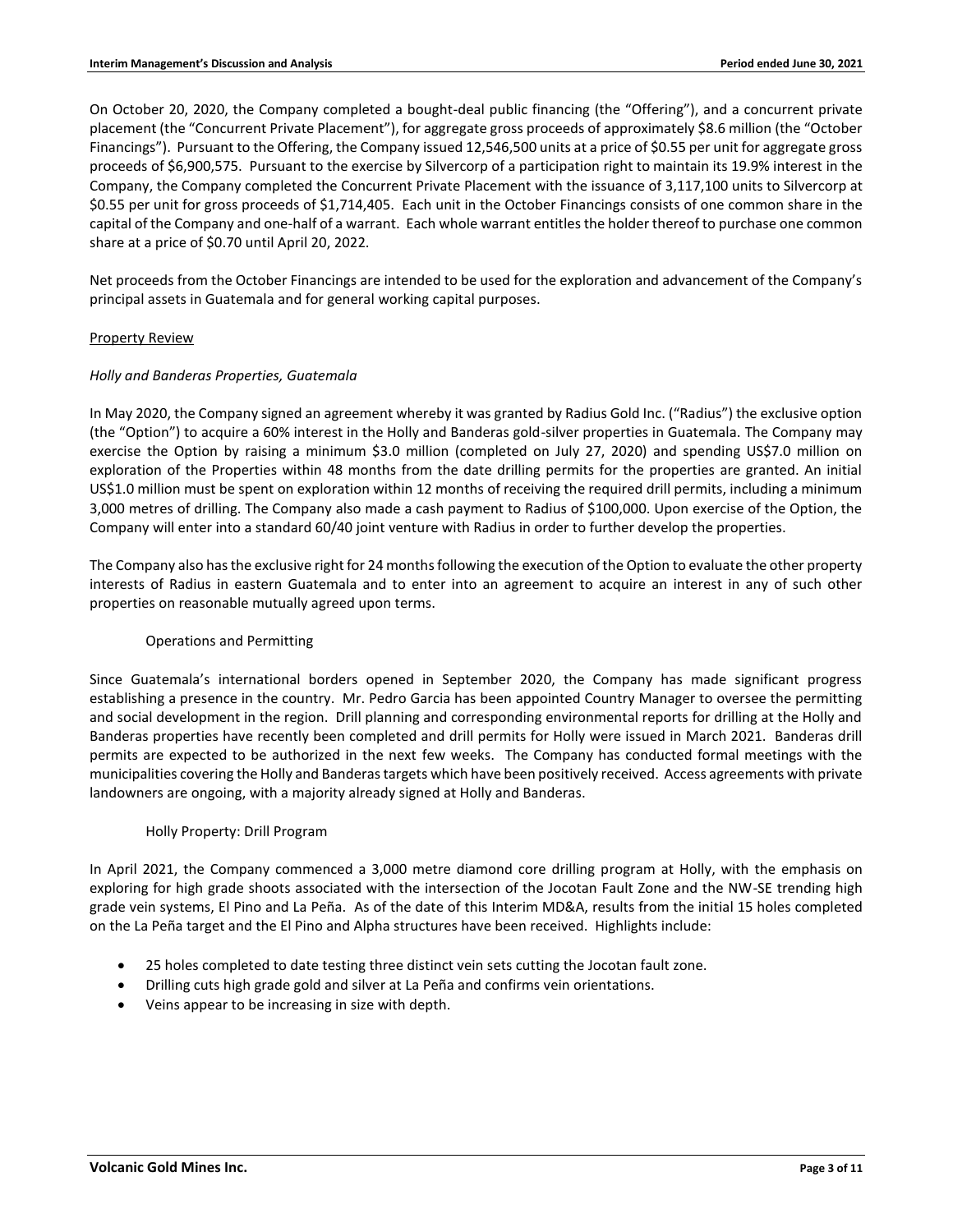### *La Peña Target*

| <b>Drill Hole</b> | <b>From</b> | To     | Interval (m) | Au $(g/t)$ | Ag $(g/t)$ |
|-------------------|-------------|--------|--------------|------------|------------|
| HDD21-001         | 46.10       | 47.70  | 1.6          | 24.10      | 568        |
| HDD21-001         | 53.70       | 60.60  | 6.9          | 4.90       | 85         |
| HDD21-002         | 95.15       | 106.27 | 11.12        | 6.29       | 282        |
| including         | 95.15       | 98     | 2.85         | 15.50      | 342        |
| & including       | 102.35      | 105.22 | 2.87         | 8.08       | 633        |
| HDD21-003         | 101.85      | 112.50 | 10.65        | 5.29       | 256        |
| HDD21-004         | 119.8       | 143.35 | 24.0         | 3.10       | 694*       |
| HDD21-014         | 51          | 79.3   | 28.3         | $NSR**$    | 42         |
| & including       | 52.22       | 54.75  | 2.53         | 2.90       | 108        |
| & including       | 57.7        | 59.8   | 2.1          | 3.60       | 92         |
| HDD21-015         | 108.65      | 124.2  | 15.55        | 7.67       | 615        |
| & including       | 108.65      | 115.9  | 7.25         | 16.20      | 848        |

*Table 1. Diamond drill significant results from Holly Project La Peña Target. Drilled intervals are shown with true widths estimated to be 88% of drilled interval.*

*Some minor variations in the numbers and interval reported are due to rounding.*

*\* HDD21-004 was initially reported July 16, 2021 at 14.8m at 3.86 g/t Au and 1,097 g/t Ag. Core adjacent to the reported intercept that was not sampled in the original program has recently been sampled and assayed. This extended the intercept in hole HDD21- 004 to 24.0m @ 3.1 g/t Au and 694 g/t Ag.*

*\*\*NSR no significant result.*

The drill results shown in Table 1 include the significant higher grade intercepts but all drill holes at La Peña HDD21-001 to 004, 014 and 015 cut zones of silicification, stockwork veining, brecciation and lower grade gold silver mineralization outside the main reported intervals.

After HDD21-004, the next hole to target La Peña structure (HDD21-014), cut the vein zone approximately 50m below surface, 70m higher that hole 004. The hole cut broad silver intercept of 28.3 metres @ 42 g/t Ag with strongly anomalous mercury and antimony with two narrow gold intervals including 2.53 metres @ 2.90 g/t Au and 108g/t Ag, and 2.1 metres @ 3.60 g/t Au and 92 g/t Ag. The interpretation is that this hole cut La Peña structure above the main ore shoot.

Hole HDD21-015 targeted La Peña structure at an elevation of 875 metres, 50 metres down dip from 014 and 40 metres north of hole HDD21-004, within the Paleozoic phyllites. Hole HDD21-015 returned 15.55 metres @ 7.67 g/t Au and 615 g/t Ag, including 7.25 metres  $\omega$  16.20 g/t Au and 848 g/t Ag.

As with the results in previous holes, gold / silver ratios from 1 to 50 to 1 to 1000 indicate multiple mineralizing events.

For example: interval 108.65 metres to 109.65 metres returned 39 g/t Au and 2,400 g/t Ag interval 117.42 metres to 118.95 metres returned 240 ppb Au and 1,200 g/t Ag

Results to date indicate the La Peña system is improving at depth with wider intervals and better grades than compared with the near surface intercepts.

This new style of silver-only disseminated mineralization was not previously recognized on the property. Holly has a multiphase mineralizing system with silver/gold ratios from 1-to-1 to 1,000-to-1 indicating multiple mineralizing pulses. As well,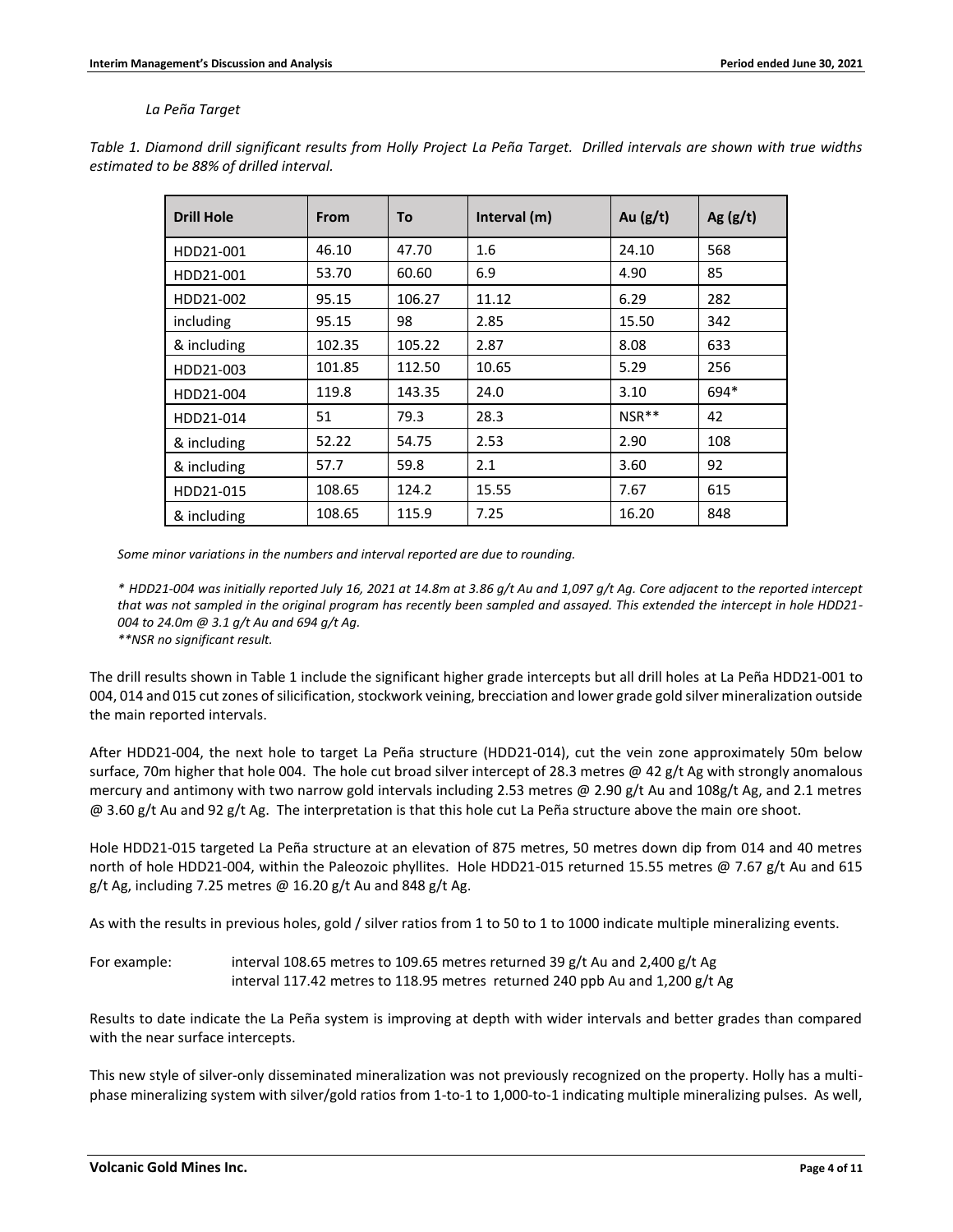new veins are being intersected in the drilling unmapped at surface, with some exhibiting visible gold and ginguro banded sulfides in the core.

### *El Pino and Alpha Structures*

Drill holes HDD21-005 to HDD21-013 tested the El Pino vein system. Narrow intercepts of medium and anomalous grade gold/silver were intersected. These holes tested historic surface anomalies. Drilling at El Pino cut the vein zone significantly higher than intercepts at La Peña and that may account for the narrow results. At the Alpha zone, the system was not targeted within the 200m wide Jocotan fault breccia, which drilling at La Peña indicates may be a key control on the mineralizing system.

### *Current Drilling Status*

Steep terrain at Holly Ridge requires a large local work force to manage portable rig moves on the steep slopes. With the first rains of the planting season the local workers requested and Volcanic agreed that they will take time to sow their crops. As well, the drill rig will undergo needed maintenance. The break will allow management time to receive results for the ten holes pending and to plan targeting the deeper more complex intersections of the Jocotan Fault breccia and the La Peña vein system.

Drilling will re-commence once results of holes HDD21-016 to HDD21-025 have been received and the planting season is complete, likely mid-September.

### Banderas Property Exploration

In March 2021, the Company announced results from its continuing exploration program at the Banderas Property. Highlights of the results are:

- Pyramid Hill vein systems extended for over 1,800 meters along strike. Mapping and sampling defined a NW/SE broad zone of stockwork and brecciation hosting multiple quartz veins of up to 3 metres width with both shallow and vertical dips. Rock chip and sub crop sampling returned grades up to 6.2  $g/t$  Au and 273  $g/t$  Ag.
- Zapote mineralization identified 1,500 metres along strike to the southeast beyond extensive cover, returning up to 2.7 g/t Au and 14.7 g/t Ag from surface vein outcrop sampling. Zapote zone now mapped along a 3,100 metre strike length.

The Banderas Property is located 7 kilometres south of the Holly Property. Previous work on the Banderas property has identified two extensive gold/silver bearing vein systems, the Pyramid Hill and the Zapote Zones.

The Pyramid Hill zone consists of two northwest trending sub-parallel vein zones located approximately 500 metres apart, called the Pyramid Hill ("PH") and the "M28" zones. Each zone hosts several 1- to 5-metre-wide quartz veins. At the PH zone, the veins dip steeply to the northeast and are surrounded by a prominent alteration zone with an approximate 20 metre wide zone of stockwork veining and brecciation, and at M28, the veins dip shallowly to the west.

Recent mapping has extended both vein systems by 1.5 kilometres to the southeast, extending them both to nearly 3.5 kilometres in length. Historically, over 40 shallow drill-holes have explored the PH and M28 systems and returned broad zones of low-grade gold/silver mineralization in both mineralized corridors including: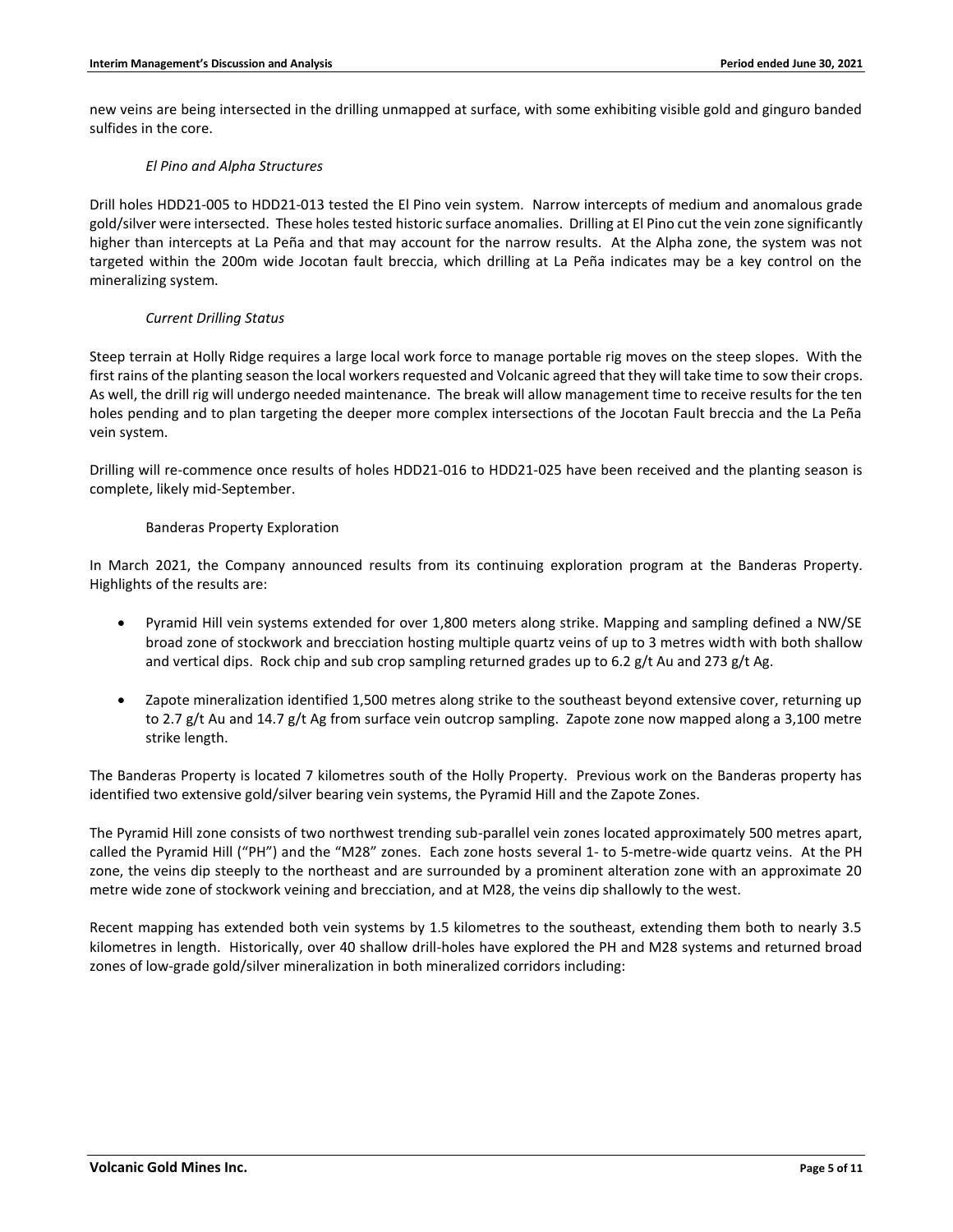| Hole_ID        | <b>From</b> | To    | Interval (m) | Au $(g/t)$ | Ag $(g/t)$ | AuEq $*(g/t)$ | Zone      |
|----------------|-------------|-------|--------------|------------|------------|---------------|-----------|
| <b>BDD-003</b> | 12.2        | 38.1  | 25.9         | 0.74       | 33.7       | 1.19          | M28       |
| <b>BDD-004</b> | 53.1        | 74.7  | 21.6         | 1.25       | 29.6       | 1.64          | M28       |
| <b>BDD-005</b> | 24.4        | 40.2  | 15.8         | 0.89       | 22.1       | 1.18          | M28       |
| <b>BDD-007</b> | 67.1        | 83.7  | 16.6         | 1.22       | 22.3       | 1.52          | M28       |
| <b>BDD-008</b> | 81.7        | 114   | 32.3         | 1.25       | 29.6       | 1.64          | M28       |
| <b>BDD-014</b> | 36.3        | 58.5  | 22.2         | 0.9        | 48.3       | 1.54          | PH        |
| <b>BDD-015</b> | 79.2        | 114.3 | 35.1         | 0.5        | 7.3        | 0.60          | PH        |
| <b>BDD-016</b> | 126.5       | 156.1 | 29.6         | 0.7        | 3.2        | 0.74          | <b>PH</b> |
| <b>BDD-018</b> | 65.2        | 89.9  | 24.7         | 0.68       | 41.6       | 1.23          | M28       |
| <b>BDD-019</b> | 74.7        | 94.5  | 19.8         | 1.05       | 42         | 1.61          | M28       |
| BDD05-031      | 152.5       | 188.8 | 36.3         | 1.03       | 2.3        | 1.06          | PH        |
| BDD11-013      | 61.5        | 82.3  | 20.8         | 2.1        | 38.1       | 2.61          | M28       |
| BRC04-024      | 167         | 171.5 | 4.5          | 24.6       | 185.3      | 27.1          | M28       |
| BRC04-027      | 67.5        | 85.5  | 18           | 0.4        | 5.4        | 0.47          | PH        |
| BRC04-028      | 85.5        | 129   | 43.5         | 0.4        | 6.1        | 0.48          | PH        |

\*AuEq calculated using a 75:1 Ag to Au ratio

Long sections of previous drilling and surface sampling at PH and M28 can be found on the Company's [website.](https://www.volgold.com/projects/banderas-project/)

The Zapote Zone is located 1,500 metres to the west of the Pyramid Hill. Numerous quartz veins and extensive alteration occurs at the contact between a large Dacitic dome and the andesite and rhyolite country rock. Historic rock chip sampling over an area 150 metres wide along 800 metres of this contact has returned strongly anomalous gold/silver mineralization. To the southeast, the mineralization disappears under an extensive area of thick colluvium. No drilling has been conducted at Zapote target.

Recent sampling has identified the continuation of the Zapote system 850 metres along strike to the southeast, where recent sampling returned values up to 2.7 g/t Au and 14.7 g/t Ag.

### *Technical Information*

Bruce A. Smith, M.Sc., MAIG., a member of the Australian Institute of Geoscientists, is a Qualified Person as defined by National Instrument 43-101, and has approved the disclosure of the technical information in this Interim MD&A.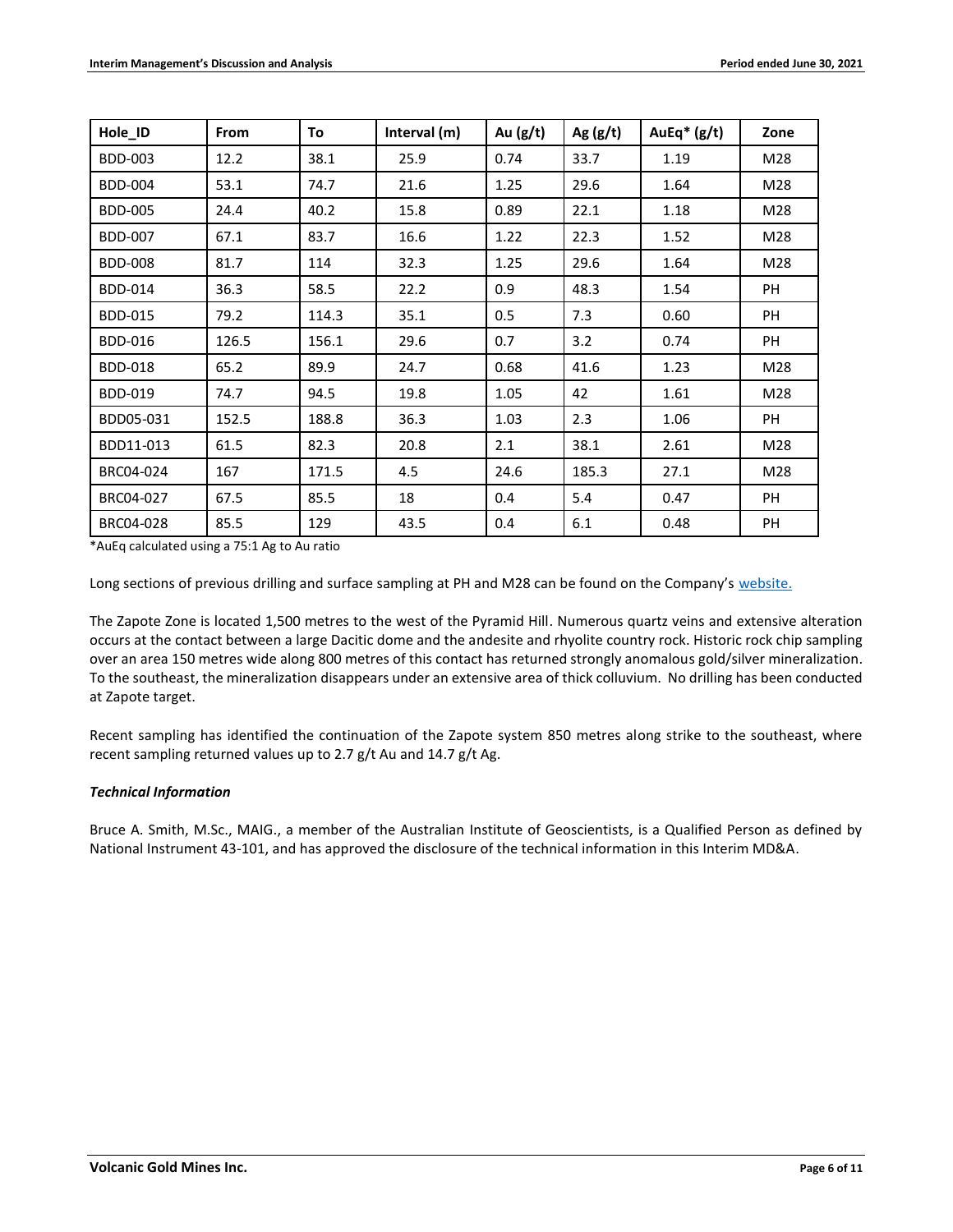#### **RESULT OF OPERATIONS**

All references to 'loss' in the results of operations discussion below refers to the loss attributed to equity shareholders of the Company.

*Quarter ended June 30, 2021*

During the quarter ended June 30, 2021 the Company incurred a loss of \$1,034,675, compared to a loss of \$73,106 for the quarter ended June 30, 2020. Significant expenses for the three-month periods are as follows:

|                                 | June 30, 2021 |         | June 30, 2020 |  |
|---------------------------------|---------------|---------|---------------|--|
| <b>Exploration expenditures</b> |               | 858,339 | 23,713        |  |
| Consulting and management fees  |               | 18,000  | 20,750        |  |
| Depreciation                    |               | 9,785   | 93            |  |
| Office and administration       |               | 22,751  | 8,399         |  |
| Salaries and benefits           |               | 22,050  | 7,878         |  |
| Share-based payments            |               | 43.474  |               |  |
| Shareholder communications      |               | 34,387  | 1,360         |  |

The loss for the quarter ended June 30, 2021 was significantly higher than the comparative quarter due to exploration expenditures of \$858,339 relating to the Holly and Banderas properties compared to \$23,713 in property investigation costs for the comparative quarter. The current quarter also recorded a share-based payments expense of \$43,474 relating to the granting of stock options whereas no such expense was recorded in the comparative quarter. Office and administration, salaries and benefits, and shareholder communication costs were all higher in the current quarter due to the Company being more active than in the comparative quarter. Depreciation expense for the current quarter is higher due to the acquisition of exploration equipment, the most significant being vehicles. The shareholder communication expense for the current quarter related to investor relations and promotional activities while there was minimal such expense in the comparative quarter.

### *Six months ended June 30, 2021*

During the six-month period ended June 30, 2021 the Company incurred a loss of \$2,066,686, compared to a loss of \$118,189 for the six-month period ended June 30, 2020. Significant revenue and expenses for the six-month periods are as follows:

|                                    | June 30, 2021 | June 30, 2020 |
|------------------------------------|---------------|---------------|
| <b>Exploration expenditures</b>    | 1,269,226     | 23,713        |
| Consulting and management fees     | 36,000        | 37,250        |
| Depreciation                       | 12,861        | 185           |
| Office and administration          | 40.369        | 18,571        |
| Salaries and benefits              | 45.957        | 15,699        |
| Share-based payments               | 562,019       |               |
| Shareholder communications         | 71,179        | 1,360         |
| Transfer agent and regulatory fees | 19.264        | 12,910        |

Similar to the quarterly comparison, the loss for the current six-month period was significantly higher than the comparative period due to exploration expenditures of \$1,269,226 and a share-based payments expense of \$562,019 relating to the granting of stock options compared to exploration costs of \$23,713 and no share-based payment expense for the comparative period. Also similar to the quarterly comparison were higher office and administration, salaries and benefits, shareholder communication, and depreciation expenses due to a higher level of corporate activity and equipment purchases. Higher transfer agent and regulatory fees for the current period was also due to the increase in corporate activity. The shareholder communication expense for the current period was higher for the same reason as in the quarterly comparison.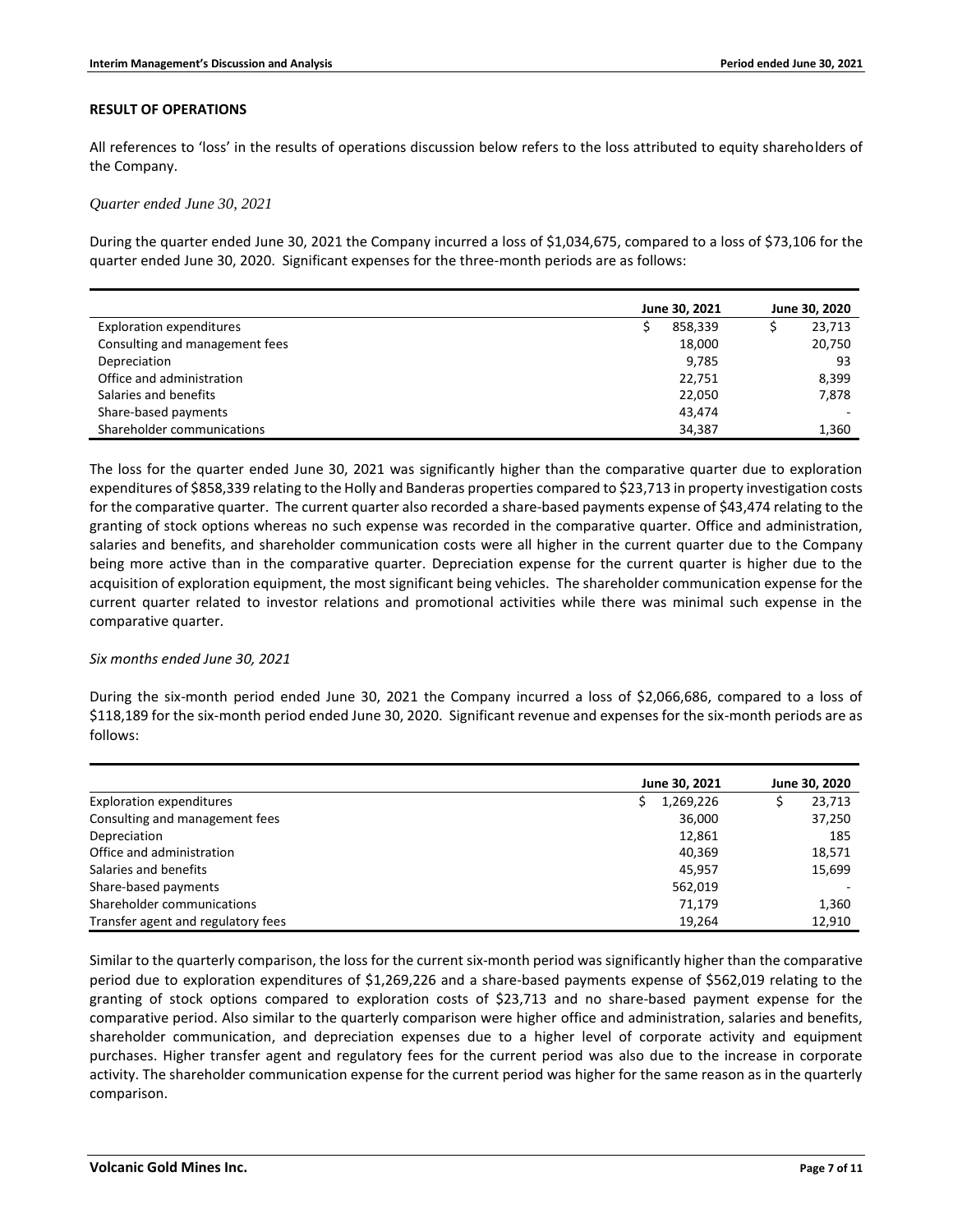For both the current quarterly and six-month periods, exploration expenditures include a portion of fees paid to Simon Ridgway, a Director and CEO of the Company, and fees paid to Michael Povey, a Director and Chairman of the Company. Consulting and management fees for the current periods also consisted of a portion of fees paid to Mr. Ridgway and Mr. Povey whereas the cost for the comparative periods also included fees paid to Charles Straw, a Director and former Chief Executive Officer of the Company. Office and administration costs relate mostly to an administrative cost sharing agreement with Gold Group Management Inc. ("Gold Group"), a private company controlled by Mr. Ridgway which is reimbursed by the Company for certain shared rent and other corporate expenses paid by Gold Group on behalf of the Company. Salaries and benefits costs relate primarily to Gold Group which provides administrative personnel, including the Company's Chief Financial Officer and Corporate Secretary.

# **SUMMARY OF QUARTERLY RESULTS**

The Company's quarterly mineral properties, working capital balance and operating results over the last eight quarters are summarized as follows:

|                                                                                                            | June '21     | Mar '21      | Dec '20      | Sept '20    | June '20  | Mar '20   | Dec '19   | Sept '19  |
|------------------------------------------------------------------------------------------------------------|--------------|--------------|--------------|-------------|-----------|-----------|-----------|-----------|
| Total assets                                                                                               | \$10,284,441 | \$11,550,808 | \$11,938,523 | \$4,665,141 | \$291,118 | \$193,686 | \$232,044 | \$275,737 |
| Working capital (deficiency)<br>Loss and comprehensive loss<br>attributed to equity<br>shareholders of the | 9,973,894    | 10,980,427   | 11,559,987   | 4,249,908   | 51,823    | (6, 164)  | 38,827    | 94,280    |
| Company<br>Basic and diluted loss per<br>share attributed to equity                                        | 1.034.675    | 1.032.011    | 1,919,251    | 223.139     | 73.106    | 45.083    | 17,523    | 53,505    |
| shareholders of the Company                                                                                | 0.02         | 0.02         | 0.08         | 0.01        | 0.01      | 0.01      | 0.00      | 0.01      |

Total assets and working capital positions significantly increased in the third and fourth quarters of 2020 due to the completion of private placement and public offering financings. The loss amounts for the four quarters ended June 30, 2020 reflect that there was a minimal amount of exploration expenditures incurred during those periods. Increased expenditures during the four most recently completed quarters relate to property investigations and then exploration activity in Guatemala. The loss for the quarter ended December 31, 2020 was significantly higher than all other quarters presented due to a share-based payments expense of \$1,458,521 relating to the granting of stock options. The loss for the quarter ended March 31, 2021 also included a share-based payments expense of \$518,545.

# **LIQUIDITY AND CAPITAL RESOURCES**

The Company has financed its operations to date primarily through the issuance of common shares. The Company's exploration activities do not provide a source of income and therefore the Company has a history of losses and an accumulated deficit.

As at June 30, 2021, the Company had current assets of \$10,284,441 and current liabilities of \$310,547, resulting in working capital of \$9.97 million.

During the 2020 fiscal year, the Company raised gross proceeds of \$8.6 million from a bought deal public financing and concurrent non-brokered private placement and gross proceeds of \$5.0 million from a non-brokered private placement. Cash share issuance costs for these financings totaled \$1,192,131. During the period ended June 30, 2021, the Company received proceeds of \$99,780 from the exercise of 332,600 share purchase warrants. The net proceeds from the 2020 financings continue to be used for working capital purposes and to fund exploration activities in Guatemala.

The Company expects its capital resources to be sufficient to carry out its planned exploration expenditures and cover operating costs through the next twelve months.

Net cash used in operating activities during the period ended June 30, 2021 was \$1,396,739 (2020: \$73,134).

Net cash provided from financing activities during the period ended June 30, 2021 was \$99,780 (2020: \$131,000).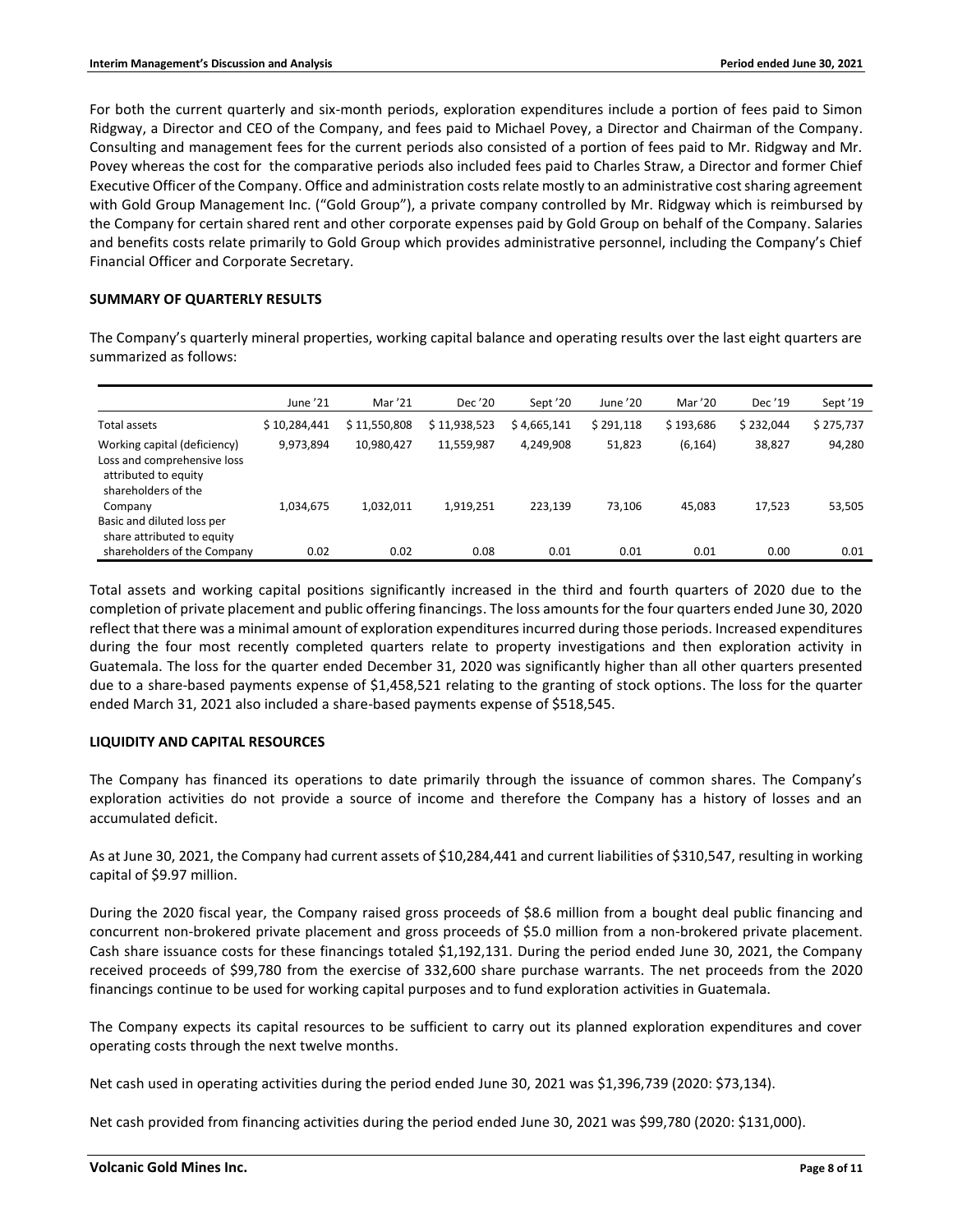Net cash provided used in investing activities during the period ended June 30, 2021 was \$194,067 (2020: \$Nil).

The Company's condensed consolidated interim financial statements have been prepared on a going concern basis which assumes that the Company will be able to realize its assets and discharge its liabilities in the normal course of business for the foreseeable future. The Company's continuing operations rely on the ability of the Company to continue to raise capital as and when needed.

#### **OUTSTANDING SHARE, COMPENSATION OPTIONS, OPTIONS AND WARRANTS DATA**

At the date of this Interim MD&A, the Company had outstanding 44,600,080 common shares and the following compensation options, stock options, and warrants:

| No. of<br>compensation |                       |                  |
|------------------------|-----------------------|------------------|
| options <sup>(1)</sup> | <b>Exercise price</b> | Expiry date      |
| 741,870                | \$0.55                | October 20, 2022 |

(1) Each compensation option is exercisable to purchase one common share and one-half warrant. Each whole warrant is exercisable to purchase one common share at \$0.70 until October 20, 2022.

| No. of options  | <b>Exercise price</b> | <b>Expiry date</b> |
|-----------------|-----------------------|--------------------|
| 2,525,000       | \$0.57                | October 6, 2030    |
| 325,000         | \$0.57                | October 8, 2030    |
| 300,000         | \$0.45                | January 6, 2031    |
| 800,000         | \$0.57                | January 27, 2031   |
| 3,950,000       |                       |                    |
|                 |                       |                    |
| No. of warrants | <b>Exercise price</b> | <b>Expiry date</b> |
| 1,851,237       | \$5.60                | March 8, 2022      |
| 8,073,797       | \$0.70                | April 20, 2022     |
| 11,164,730      | \$0.30                | July 26, 2022      |
| 21,089,764      |                       |                    |

#### **TRANSACTIONS WITH RELATED PARTIES**

See Note 8 of the condensed consolidated interim financial statements for the six months ended June 30, 2021 for details of other related party transactions which occurred in the normal course of business.

### **ACCOUNTING POLICIES AND BASIS OF PRESENTATION**

The Company's significant accounting policies are presented in the audited consolidated financial statements for the year ended December 31, 2020.

### **FUTURE ACCOUNTING CHANGES**

The Company has reviewed upcoming policies and determined that none are expected to have an impact on the Company's condensed consolidated interim financial statements.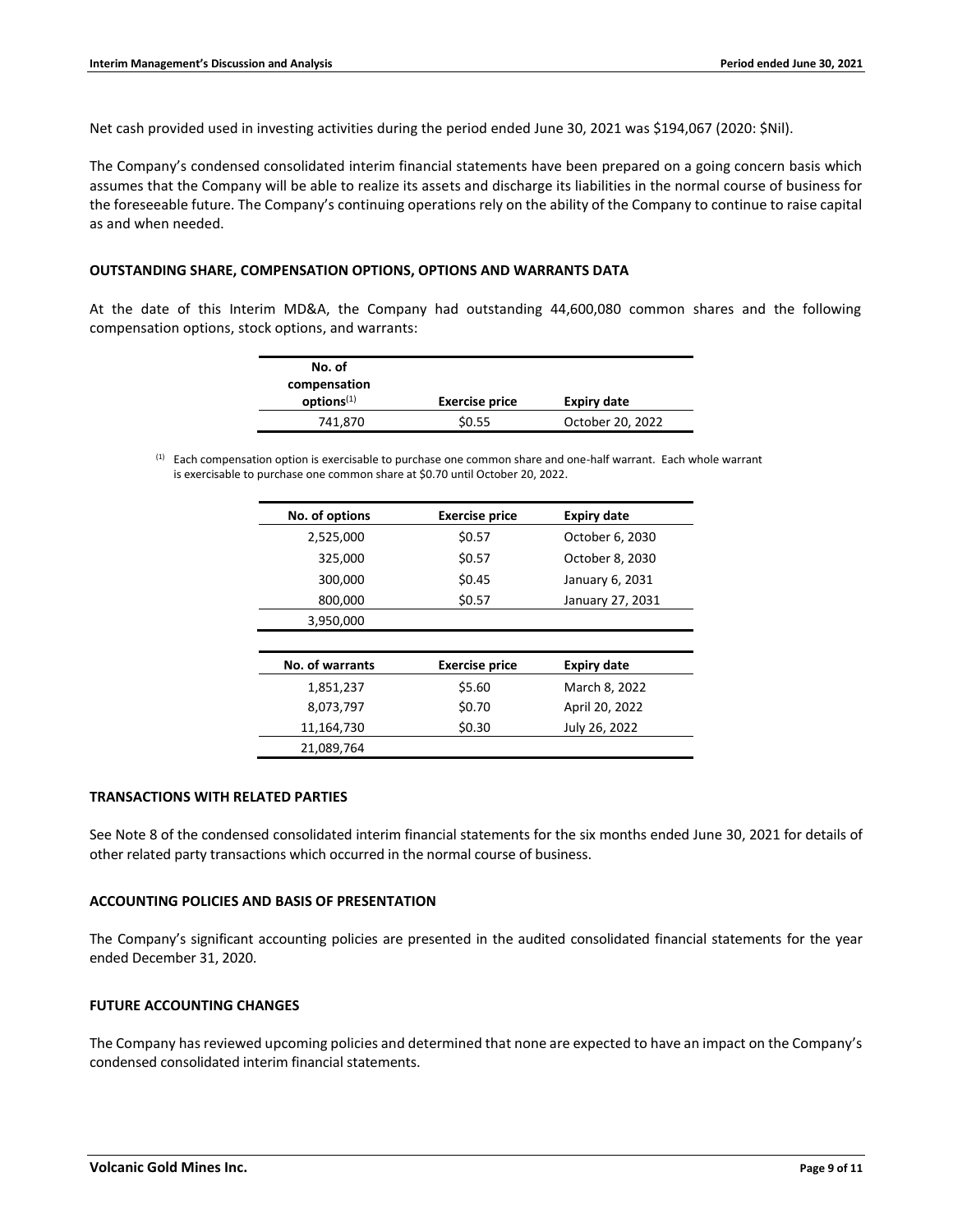#### **RISKS AND UNCERTAINTIES**

The operations of the Company are highly speculative due to the high-risk nature of its business in the mineral exploration industry. Companies in the exploration stage face a variety of risks and, while unable to eliminate all of them, the Company aims at managing and reducing such risks as much as possible. The Company faces a variety of risk factors such as, but not limited to, the following:

### *Global Pandemic*

The Company faces risks related to health epidemics and other outbreaks of communicable diseases, which could significantly disrupt its operations and may materially and adversely affect its business and financial conditions. The Company's business could be adversely impacted by the effects of the COVID-19 coronavirus which was declared a global pandemic by the World Health Organization in March 2020.

The international governmental restrictions imposed due to COVID-19 have led to significant restrictions on travel, temporary business closures, quarantines, global stock market volatility and a general reduction in consumer activity. Such public health restrictions can also result in operating and supply chain delays and disruptions, declining trade and market sentiment, reduced movement of people and labour shortages, and shipping disruption and shutdowns, all of which could affect commodity prices, interest rates, credit ratings, credit risk and inflation.

#### *Mineral Property Exploration and Mining Risks*

The business of mineral deposit exploration and extraction involves a high degree of risk. Few properties that are explored ultimately become producing mines. At present, none of the Company's properties has a known commercial ore deposit. The main operating risks include: securing adequate funding to maintain and advance future exploration properties; ensuring ownership of and access to mineral properties by confirmation that option agreements, claims and leases are in good standing; and obtaining permits for drilling and other exploration activities.

### *Joint Venture Funding Risk*

The Company's strategy may include seeking partners through joint ventures to fund future exploration and project development. The main risk of this strategy is that funding partners may not be able to raise sufficient capital in order to satisfy exploration and other expenditure terms in a particular joint venture agreement. As a result, exploration and development of future property interests may be delayed depending on whether the Company can find another partner or has enough capital resources to fund the exploration and development on its own.

### *Commodity Price Risk*

The Company is exposed to commodity price risk. Declines in the market price of gold, base metals and other minerals may adversely affect the Company's ability to raise capital or attract joint venture partners in order to fund its ongoing operations. Commodity price declines could also reduce the amount the Company would receive on the disposition of any of its mineral properties to a third party.

### *Financing and Share Price Fluctuation Risks*

The Company has limited financial resources, has no source of operating cash flow and has no assurance that additional funding will be available to it for further exploration and development of projects. Exploration and development of future projects may be dependent upon the Company's ability to obtain financing through equity or debt financing or other means. Failure to obtain this financing could result in delay or indefinite postponement of exploration and development which could result in the loss of properties.

Securities markets have at times in the past experienced a high degree of price and volume volatility, and the market price of securities of many companies, particularly those considered to be exploration stage companies such as the Company, have experienced wide fluctuations in share prices which have not necessarily been related to their operating performance, underlying asset values or prospects. There can be no assurance that these kinds of share price fluctuations will not occur in the future, and if they do occur, how severe the impact may be on the Company's ability to raise additional funds through equity issues and corresponding effect on the Company's financial position.